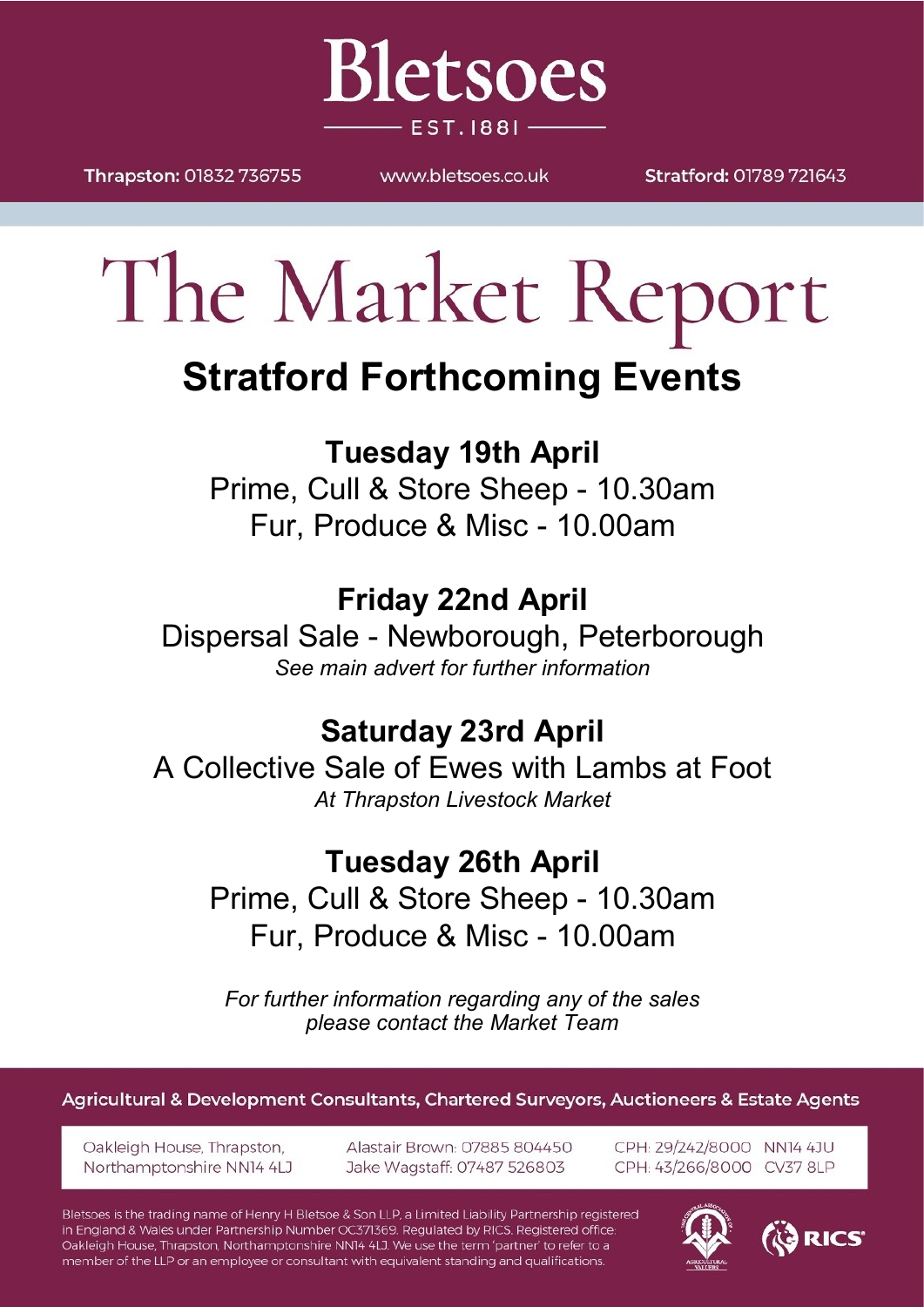#### **REPORT FOR TUESDAY 12TH APRIL**

Again another better entry than expected this week, with approximately  $\frac{1}{2}$  the entry expected presale and the other half just turning up on the day, hoping for the best.

One buyer had decided presale that there weren't enough forward to justify the journey. Therefore please ensure that if you have some to market you contact one of the Auctioneers, phone call, text etc. so this doesn't happen again, buyers are already few and far between in all markets and need encouraging with numbers forward to buy.

#### **5 New Season Lambs**

**5 Mediums** - Just five in this week from TR Tame & Son, 40kg selling to £118.

| Γο   |              | From |         | Average |         |
|------|--------------|------|---------|---------|---------|
| 295p | £118.00<br>- | 295p | 118.00ئ | 295p    | £118.00 |

#### **122 Hoggets**

**1 Light** – just one forward from C & CM Ironmonger selling to 250p or £77.50 weighing 31kg.

|      |     | From |        | <b>Average</b> |      |
|------|-----|------|--------|----------------|------|
| 250p | .50 | 250p | £77.50 | 250p           | 7.50 |

**23 Standards** – Selling to 280p for two smart Texel hoggs weighing 39kg from Lambs End Ltd; RG Dancer sold three 34.5kg hoggs to 266p; JW Higgins sold 39kg hoggs to 265p; PD Bird sold 33.5kg hoggs to 258p; Mark Taylor sold 36kg hoggs to 257.5p; and Russell Keepence sold 28kg hoggs to 246p. Top price per head sold to £109.20 for Lambs End Ltd and £103.35 for JW Higgins.

| w    |                    | From |        | <b>Average</b> |                      |
|------|--------------------|------|--------|----------------|----------------------|
| 280p | 09.20<br>ີ<br>J.∠∪ | 246p | £86.43 | 262.2p         | $\sqrt{10}$<br>£96.1 |

**66 Mediums** – PD Bird topped this section at 265p with a 43kg hogg; GA Finlay sold 43.5kg hoggs to 265p; WR Haines sold 39.5kg hoggs to 264p and 43.5kg hoggs to 263p; C & CM Ironmonger sold Suffolks to 262.5p weighing 40kg; John Bourne & Son sold their 44.5kg hoggs to 257p; Lambs End Ltd sold 42.5kg hoggs to 255p; and RG Dancer sold 40kg hoggs to 253.5p. Top price per head sold to £115.28 for GA Finlay; WR Haines to £114.41; John Bourne & Son to £114.37; and PD Bird sold to £113.95.

|      |         | From   |        | Average |             |
|------|---------|--------|--------|---------|-------------|
| 265p | £115.28 | 238.5p | £99.22 | 258.5p  | £109.<br>04 |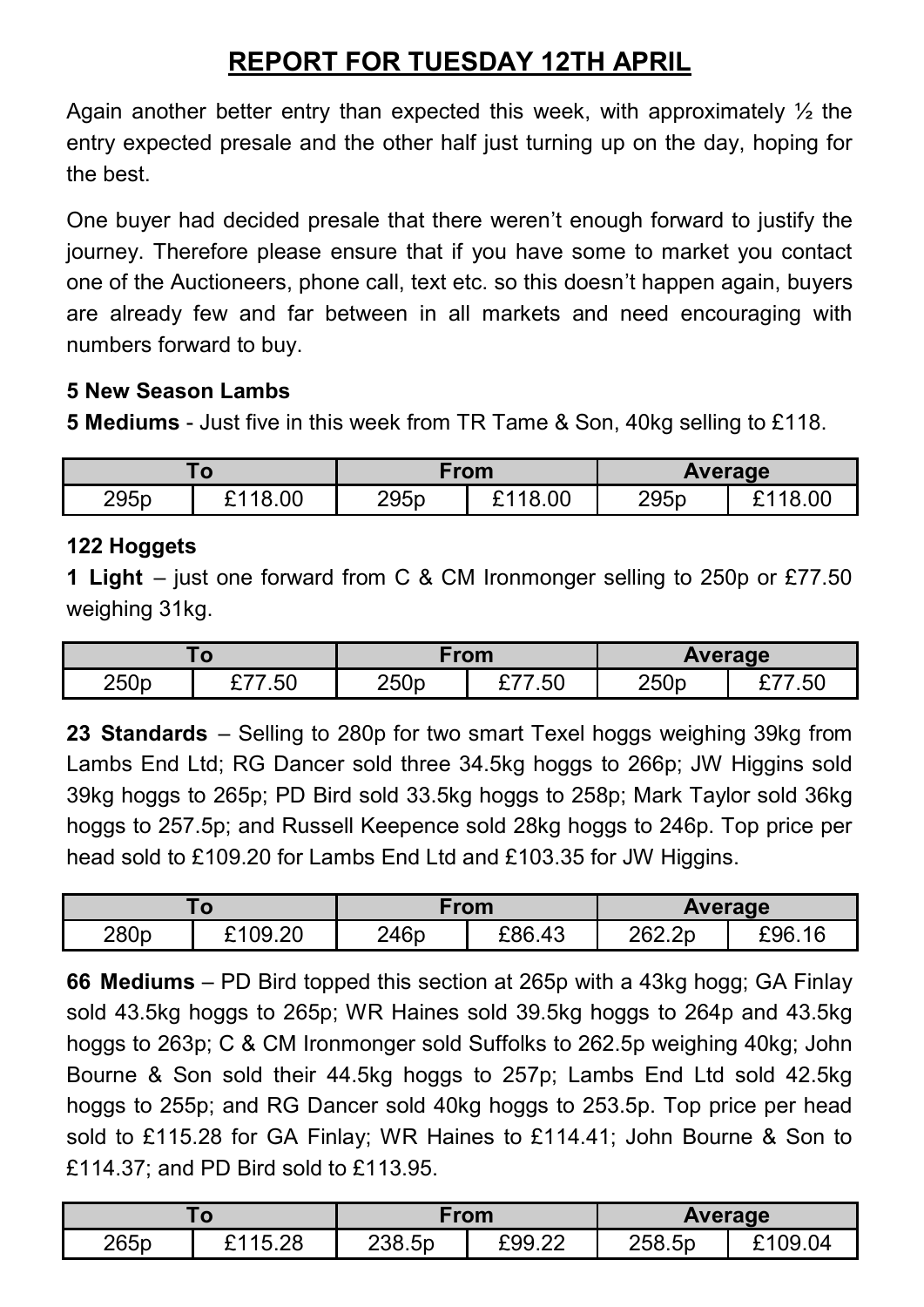**24 Heavies** – Topping at 251p for 46kg hoggs from GA Finlay; and WR Haines sold to 251p for 46.5kg hoggs and 249.5p for 49.5kg; H Smith & Sons sold 49.5kg hoggs to 248p; PD Bird sold 50kg hoggs to 230p. Top price per head sold to £127.66, £123.50 and £116.72 for WR Haines; H Smith & Sons sold to £122.76.

| Го   |                  | From             |                        | Average |         |
|------|------------------|------------------|------------------------|---------|---------|
| 251p | างกว<br>.66<br>- | 210 <sub>p</sub> | 3407<br>$^{\cdot}$ .10 | 247.2p  | £118.81 |

**8 Over 52kg** – A 78kg hogg from PD Bird sold to £131.82; John Bourne & Son sold to £124.02 for a 53kg hogg and their six 53.5kg hoggs sold to £121.71 or 234p.

| $\mathbf{o}$     |                         | From |                       | Average |  |
|------------------|-------------------------|------|-----------------------|---------|--|
| 234 <sub>p</sub> | .82<br><b>0494</b><br>~ | 169p | $\rightarrow$<br>`101 | 218.2p  |  |

#### **118 Store Sheep & Breeding Sheep**

A surprise entry of eighty **store lambs** turned up on the day, from a presale entry of five which unfortunately saw a lack of buying power around the pens, though prices did reach £96.50 from £81 for Texels and Suffolks from Lambs End Ltd; Mark Taylor sold his pen to £88; P Organ sold to £80 from £75.50.

| , v    | ∙rom   | Average              |
|--------|--------|----------------------|
| £96.50 | £52.00 | $\sim$ $\sim$ $\sim$ |

**32 Ewes & Lambs** – Seventeen full and broken mouthed ewes with single lambs at foot from R Peach sold to £60 per life to average £57.25.

|                 | <b>From</b>     | Average         |  |
|-----------------|-----------------|-----------------|--|
| £60.00 per life | £55.50 per life | £57.25 per life |  |

#### **64 Cull Ewes & Rams**

A much better entry on the day to the previous night with an increase of 80% turning up. Still a very good trade topping at £136 for a Suffolk from GA Finlay; Dancer Bros sold Charollais to £131.50; Mules from S Carlton sold to £128; and Mules from RG Dancer sold to £125 from £116; H Smith & Son sold a Mule to £124.50; R Burrow saw his ewes top at £121. Rams sold to £120 for N & LC Holdsworth; S Carlton sold Charollais to £110 from £80.

| æ              | From   | <b>Average</b> |
|----------------|--------|----------------|
| ີ 136.<br>6.00 | £20.00 | £89.09         |

#### **A SPECIAL ENTRY - TUESDAY 19TH APRIL**

*8 Badger Face Full Mouth Ewes with 12 Badger Face Lambs at Foot*